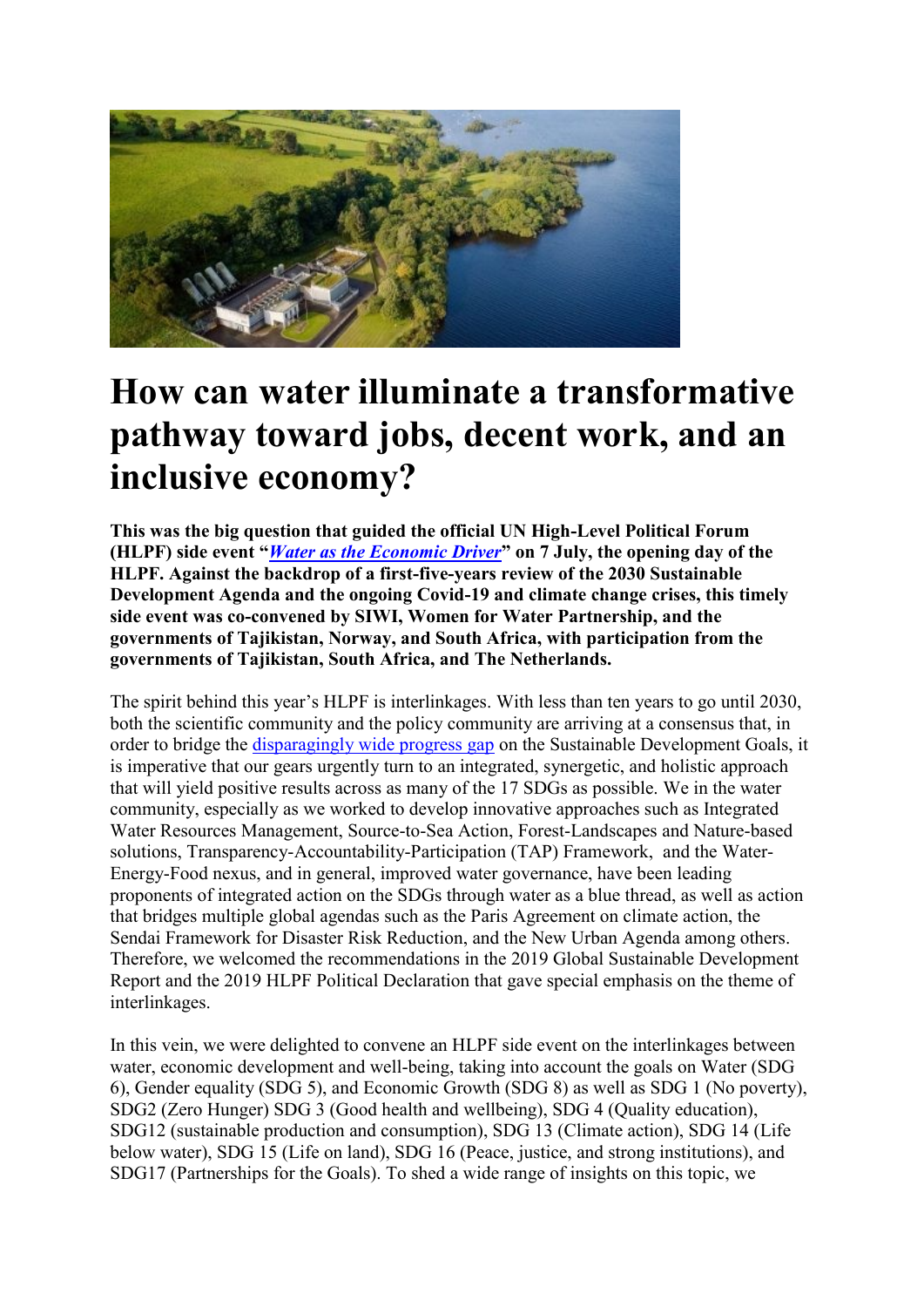gathered a diverse set of experts representing governments, international organizations, CSOs/NGOs, and academia. A video recording of the event is accessible at: <https://swedishwaterhouse.se/en/events/online-hlpf-side-event-water-as-the-economic-driver/>

The event opened with welcoming remarks from H.E. **Mahamadamin Mahmadaminov**, Ambassador and Permanent Representative of the Republic of Tajikistan to the UN, who provided the backdrop for cooperation on the role of water, including Tajikistan's leadership in this cooperation, in the 2030 Agenda by spotlighting the [UN International Decade \(2018](https://wateractiondecade.org/)– 2028) for Action – [Water for Sustainable Development.](https://wateractiondecade.org/)

**Maarten Gischler**, Water Adviser in The Netherlands' Ministry of Foreign Affairs and **Nchedi Moripe**, Chief/Director, Global Cooperation and Strategic Partnerships in the South Africa Department of Water and Sanitation, provided additional country perspectives. In the case of The Netherlands, which supports a global range of water initiatives such as the [Valuing Water Initiative,](https://www.government.nl/topics/water-management/valuing-water-initiative) the [Urban Deltas Collaboration,](https://www.government.nl/latest/news/2016/05/10/minister-schultz-launches-international-delta-coalition) and the [World Bank Global Water](https://www.worldbank.org/en/programs/global-water-security-sanitation-partnership)  [Security & Sanitation Partnership,](https://www.worldbank.org/en/programs/global-water-security-sanitation-partnership) their experience is that water management alone cannot save the day – as water is an enabling factor for so many SDGs, especially with regard to jobs and the economy, what is required is the integration of water in all Sustainable Development sectors, "every step of the way." As an example of economic growth being pursued at the expense of the quality of water resources and the health of the biosphere at large, he pointed to the Carbon Disclo[sure Project's survey of 2,400 companies on water pollution](https://www.cdp.net/en/research/global-reports/cleaning-up-their-act), which revealed that less than half monitor their water discharges, and only 12% have set a pollution reduction target.

From the perspective of South Africa, there are long-held and more recent lessons learned on the centrality of water to development, to job creation, and to enabling governments in building a sustainable future. South Africa, like many other countries responding to the Covid-19 crisis today, is having to redirect budgets for water management and other resources from job-sustaining industries such as fishing, mining, and energy to sanitation and health in communities in order to save lives and is grappling with the question, "How do we give our people water and sanitation quickly?" More broadly, South Africa is currently delayed in the implementation of the SDGs as a result of the impact of Covid-19. Both countries are part of the [High Level Panel on Water](https://www.unwater.org/high-level-panel-on-water-outcome-document) and reiterated that elements of the final report should be revisited and acted upon.

From the International Labour Organisation (ILO)'s Sector Policies Department, **Alette van Leur** provided scene-setting remarks that echoed the findings in the *[2016 UN World Water](https://www.ilo.org/global/about-the-ilo/newsroom/news/WCMS_462279/lang--en/index.htm)  [Development Report on Water and Jobs](https://www.ilo.org/global/about-the-ilo/newsroom/news/WCMS_462279/lang--en/index.htm)*. She stressed the necessity of good water and sanitation to achieving decent work and economic outputs, which the ILO recognizes in 9 of their conventions and 18 codes of practice applicable cross a wide range of workplaces, from fishing vessels to oil rigs to commerce offices, and reminded that it is the duty of all governments to enact international agreements on fundamental principles and rights at work when it comes to access to water. Complementing the work of governments, she added, it is important that UN agencies, enterprises, employers organizations, workers organizations, and civil society develop common strategies to accomplish the task of economic development through water and achieve several Sustainable Development goals simultaneously. Representing UN-Water, its Vice Chair **Olcay Ünver** added that the policy guidance laid out in the 2016 UN report on Water and Jobs, together with the SDG 6 Global Acceleration Framework launched on 9 July, chart a path forward for building back better through water, sanitation, and decent work. He repeated the main finding in the UN report, that water jobs,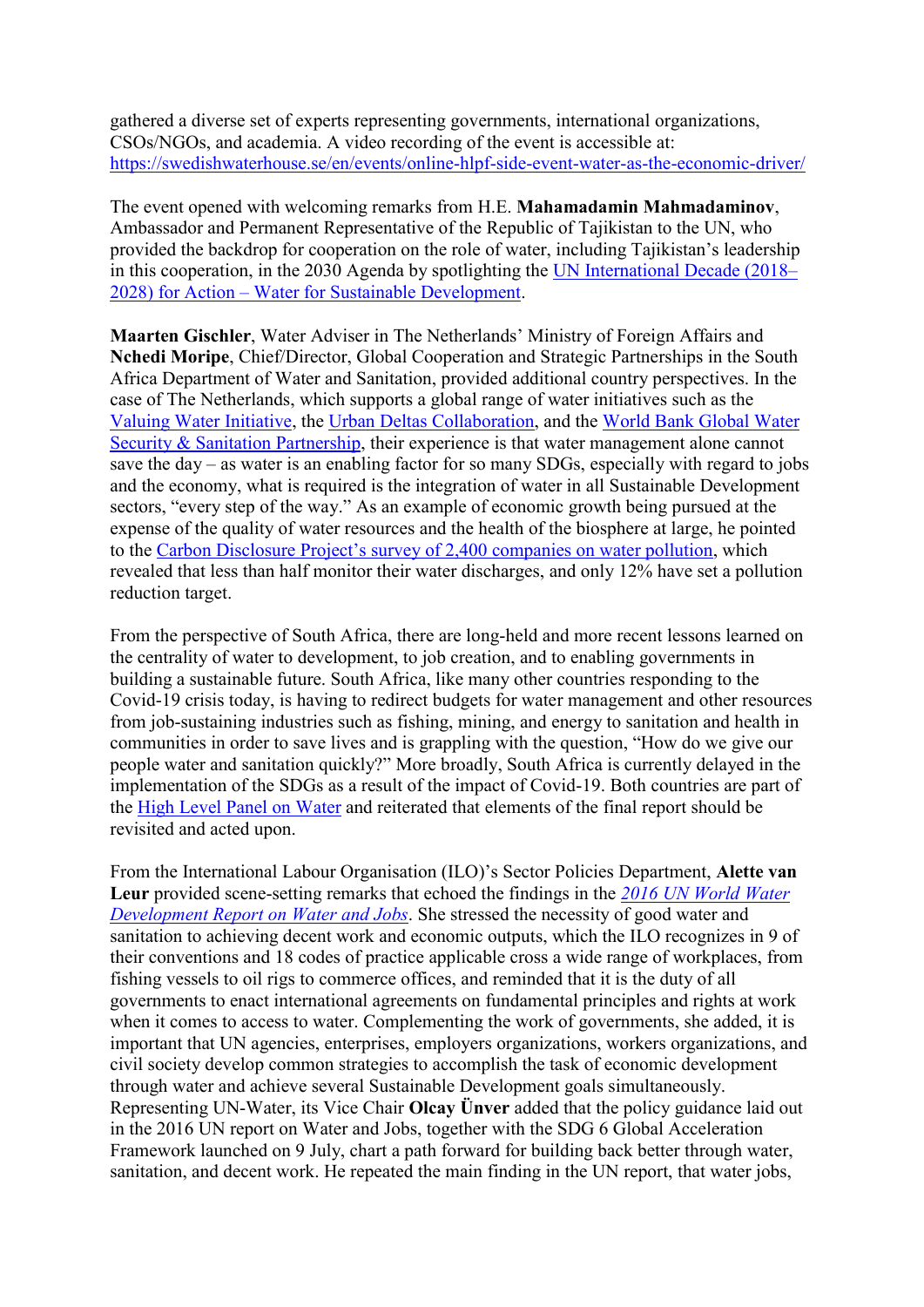although still underfunded, produce high returns on investment and generate a significant multiplier effect on job creation in other sectors. "Better water, better jobs, better lives," he summarized. Both speakers stressed that measures to broaden the skilled workforce with vocational education and better human resources policies are crucial to reaching the SDG 6 targets.

A cross-disciplinary panel of experts followed, with several interventions drawing attention to the fact that the benefits of good water governance on the economy and the job market are well-known: the OECD's **Oriana Romano**, Head of the Water Governance and Circular Economy Unit, spoke about the economic evidence for water as a critical factor for sustainable growth and development, given water's many connections to, among others, poverty alleviation, just ecological transition, and agriculture, which underpin the OECD's [Principles on Water Governance.](https://www.oecd.org/governance/oecd-principles-on-water-governance.htm) **Aaron Salzberg**, Director of the Water Institute at the University of North Carolina, relayed findings that community level access to safe drinking water and sanitation and meeting minimum drinking water needs, by themselves, do not lead to promising results; rather water security at the household and community level for multiple uses, including for small-scale agriculture, is transformational, dramatically increasing human health and economic development. When it comes to the livelihoods of farmers, **Margarita Astrálaga**, Director of the Environment, Climate, Gender and Social Inclusion Division at the International Fund for Agricultural Development (IFAD), their productivity and income are found to be dependent on their ability to access a good quality and adequate quantity of water; therefore investing in groundwater wells, rainwater harvesting facilities, and water storage facilities improves the lives of farmers, and especially women and youth in rural communities. The World Bank's Water Global Practice Manager **Soma Ghosh Moulik** cited the World Bank report *[High and Dry: Climate Change, Water, and the Economy](https://www.worldbank.org/en/topic/water/publication/high-and-dry-climate-change-water-and-the-economy)*, which indicated that even modest improvements in water efficiency in developing countries significantly reversed the negative impacts of climate change and demographic growth. The World Bank's recent report on *[Women in Water Utilities](https://www.worldbank.org/en/news/feature/2019/08/27/breaking-barriers)* further elaborates on the economic benefits and opportunities found at the nexus of water, gender and jobs.

In practice, there are many innovative multi-stakeholder and inclusive civil society initiatives that work at the intersection of water and economic development. **Adrian Sym**, CEO of the Alliance for Water Stewardship, presented AWS' [International Water Stewardship Standard,](https://a4ws.org/the-aws-standard-2-0/) a voluntary standard endorsed and applied by a wide range of major water users in both public and private sectors who wish to better understand their water use and impacts, including economic impacts, and through this demonstration of leadership, catalyze good water governance for greater economic good. The [Water Youth Network](https://www.wateryouthnetwork.org/about/), represented by WYN's Secretary **Miguel Trejo**, is a global and inclusive connector in the water sector, with a vibrant community of students and young professionals and across disciplines. Miguel emphasized the positive impact that water related skills development and youth entrepreneurship can bring to the 67 million unemployed youth around the world today, which is all the more urgent when looking to post-Covid-19 recovery. President of [Women for Water Partnership](https://www.womenforwater.org/) **Mariet Verhoef-Cohen** advocates, in response to the underrepresentation of women in professional and decision-making positions in the water sector in spite of the fact that women make up most of the unpaid workforce, for women and girls to have greater access to vocational training and to raise women's employability to the new jobs that will be created in a Green Economy. **Joshua Newton**, founder of [Josh's Water Jobs](https://www.joshswaterjobs.com/), shared current job market insights, noting the large human resources gap in the water sector, but encouragingly, that there has been an increase of jobs related to climate change and adaptation and nature-based solutions and emerging opportunities in data, technology, and informatics, with many governments,